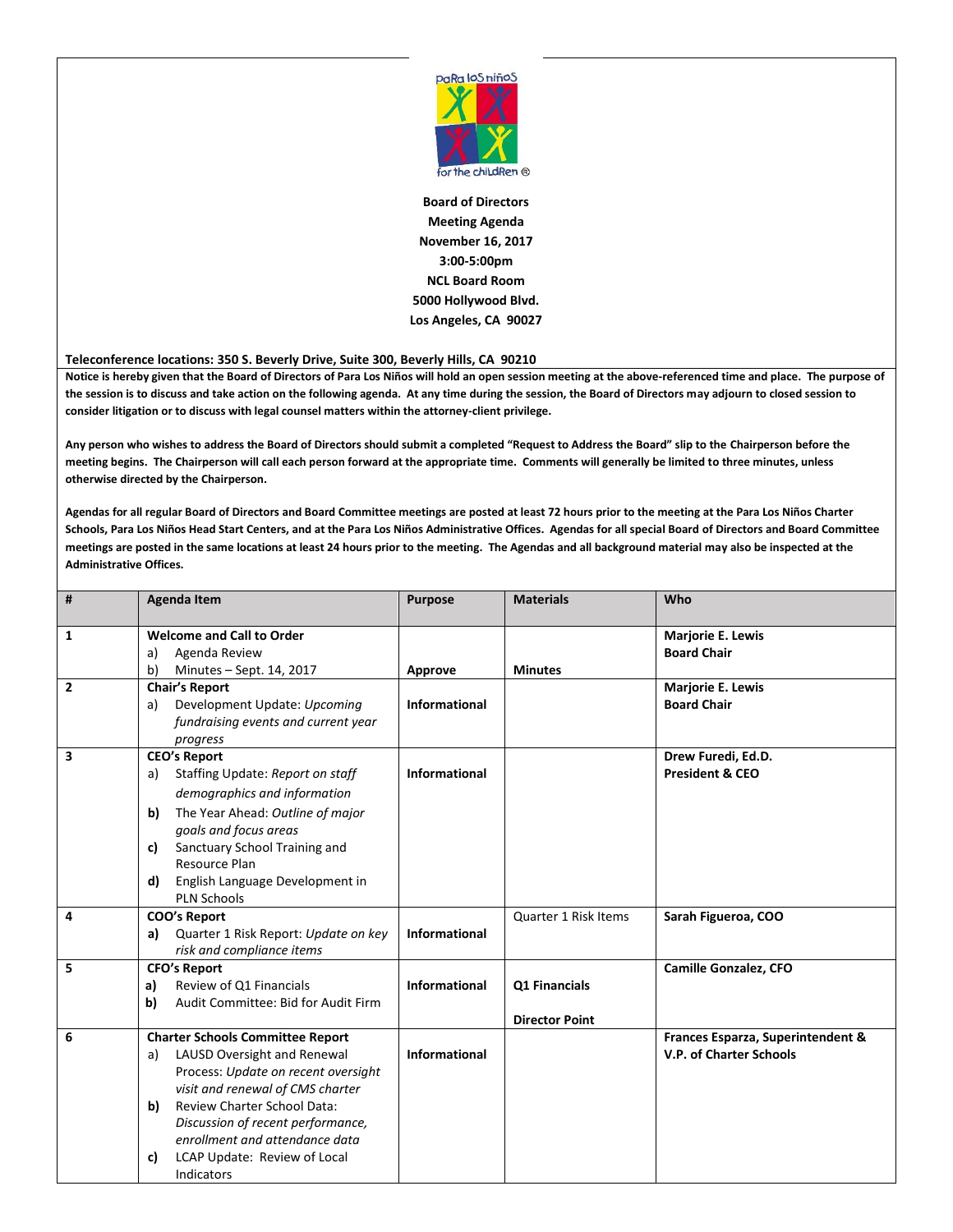| $\overline{7}$ | <b>Early Education Report</b>                                                                                                                                                                                                                                                                                                                                                                                                              |                                       |                       | Angela Capone, PhD      |  |
|----------------|--------------------------------------------------------------------------------------------------------------------------------------------------------------------------------------------------------------------------------------------------------------------------------------------------------------------------------------------------------------------------------------------------------------------------------------------|---------------------------------------|-----------------------|-------------------------|--|
|                | Program updates: Updates on Head<br>a)                                                                                                                                                                                                                                                                                                                                                                                                     | <b>Informational</b>                  | <b>Director Point</b> | V.P. of Early Education |  |
|                | Start and other Pre-School programs                                                                                                                                                                                                                                                                                                                                                                                                        |                                       |                       |                         |  |
|                | HS Policy Committee Report<br>b)                                                                                                                                                                                                                                                                                                                                                                                                           |                                       |                       |                         |  |
|                | Financials: Review of financial<br>c)                                                                                                                                                                                                                                                                                                                                                                                                      |                                       |                       |                         |  |
|                | documents                                                                                                                                                                                                                                                                                                                                                                                                                                  |                                       |                       |                         |  |
|                | Enrollment: Update on current<br>d)<br>enrollment                                                                                                                                                                                                                                                                                                                                                                                          |                                       |                       |                         |  |
|                | Staffing: Update on staffing<br>e)                                                                                                                                                                                                                                                                                                                                                                                                         |                                       |                       |                         |  |
|                | f)<br><b>DRDP/School Readiness</b>                                                                                                                                                                                                                                                                                                                                                                                                         |                                       |                       |                         |  |
|                | <b>BAR RAA</b><br>g)                                                                                                                                                                                                                                                                                                                                                                                                                       | <b>Approve</b>                        |                       |                         |  |
| 8              | <b>Action Items - Consent</b>                                                                                                                                                                                                                                                                                                                                                                                                              |                                       |                       | Marjorie E. Lewis       |  |
|                | Employee Handbook<br>a)                                                                                                                                                                                                                                                                                                                                                                                                                    | Approve                               | <b>Director Point</b> | <b>Board Chair</b>      |  |
|                | b)<br>Amended ByLaws                                                                                                                                                                                                                                                                                                                                                                                                                       | <b>Approve</b>                        |                       |                         |  |
| 9              | Closed Session -                                                                                                                                                                                                                                                                                                                                                                                                                           |                                       |                       | Marjorie E. Lewis       |  |
|                | Public Employee Performance Evaluation                                                                                                                                                                                                                                                                                                                                                                                                     |                                       |                       | <b>Board Chair</b>      |  |
|                | (Gov. Code Sect. 54957 (b) (1))                                                                                                                                                                                                                                                                                                                                                                                                            |                                       |                       |                         |  |
|                | <b>Board of Director Comments / Reports</b>                                                                                                                                                                                                                                                                                                                                                                                                |                                       |                       |                         |  |
|                |                                                                                                                                                                                                                                                                                                                                                                                                                                            |                                       |                       |                         |  |
|                | Directors' comments concern the charter schools, which may be of interest to the Board. This is placed on the Agenda to enable individual                                                                                                                                                                                                                                                                                                  |                                       |                       |                         |  |
|                | Directors to convey information to the Board and to the public. There is to be no discussion or action taken by the Board unless the item is                                                                                                                                                                                                                                                                                               |                                       |                       |                         |  |
|                | noticed as part of the Agenda.                                                                                                                                                                                                                                                                                                                                                                                                             |                                       |                       |                         |  |
|                | <b>Non-Agenda Public Comment</b>                                                                                                                                                                                                                                                                                                                                                                                                           |                                       |                       |                         |  |
|                |                                                                                                                                                                                                                                                                                                                                                                                                                                            |                                       |                       |                         |  |
|                | Any person who wishes to address the Board regarding a matter within the Board's jurisdiction that is not related to an item on this Agenda                                                                                                                                                                                                                                                                                                |                                       |                       |                         |  |
|                | should submit a completed "Request to Address the Board" slip to the Chairman before the meeting begins. Comments will generally be                                                                                                                                                                                                                                                                                                        |                                       |                       |                         |  |
|                | limited to three minutes, unless otherwise directed by the Chairman. No action will be taken on any comments unless the Board of Directors                                                                                                                                                                                                                                                                                                 |                                       |                       |                         |  |
|                | makes the determination that an emergency exists or that there is a need to take action subsequent to posting of the Agenda. (Government                                                                                                                                                                                                                                                                                                   |                                       |                       |                         |  |
|                | Code § 54954.3)                                                                                                                                                                                                                                                                                                                                                                                                                            |                                       |                       |                         |  |
|                | Adjourn                                                                                                                                                                                                                                                                                                                                                                                                                                    |                                       |                       |                         |  |
|                |                                                                                                                                                                                                                                                                                                                                                                                                                                            |                                       |                       |                         |  |
|                | <b>Upcoming Meetings:</b>                                                                                                                                                                                                                                                                                                                                                                                                                  |                                       |                       |                         |  |
|                | Charter Ops Committee Mtg. (3pm)<br>Dec. 7, 2017                                                                                                                                                                                                                                                                                                                                                                                           |                                       |                       |                         |  |
|                | <b>Charter Ops Committee Mtg. (3pm)</b><br>Jan. 4, 2018<br>Early Ed Committee Mtg. (9am)<br>Jan. 11, 2018                                                                                                                                                                                                                                                                                                                                  |                                       |                       |                         |  |
|                |                                                                                                                                                                                                                                                                                                                                                                                                                                            |                                       |                       |                         |  |
|                | Jan. 11, 2018                                                                                                                                                                                                                                                                                                                                                                                                                              | Finance/Exec-Gov Committee Mtg. (2pm) |                       |                         |  |
|                |                                                                                                                                                                                                                                                                                                                                                                                                                                            |                                       |                       |                         |  |
|                | Para Los Niños does not discriminate on the basis of disability in the admission or access to, or treatment or employment in, its programs or<br>activities. Anna Webb has been designated to receive requests for disability-related modifications or accommodations in order to enable<br>individuals with disabilities to participate in open and public meetings at Para Los Niños. Please notify Anna Webb at (213) 250-4800, ext 512 |                                       |                       |                         |  |
|                |                                                                                                                                                                                                                                                                                                                                                                                                                                            |                                       |                       |                         |  |
|                | at least 72 hours in advance of any disability accommodations being needed in order to participate in the meeting.                                                                                                                                                                                                                                                                                                                         |                                       |                       |                         |  |
|                |                                                                                                                                                                                                                                                                                                                                                                                                                                            |                                       |                       |                         |  |
|                | <b>Certification of Posting</b>                                                                                                                                                                                                                                                                                                                                                                                                            |                                       |                       |                         |  |
|                |                                                                                                                                                                                                                                                                                                                                                                                                                                            |                                       |                       |                         |  |
|                | I, Anna Webb, Clerk of the Board of Directors of Para Los Niños, hereby certify that this agenda was posted on Nov. 13, 2017,                                                                                                                                                                                                                                                                                                              |                                       |                       |                         |  |
|                | at 3:00 PM at:                                                                                                                                                                                                                                                                                                                                                                                                                             |                                       |                       |                         |  |
|                |                                                                                                                                                                                                                                                                                                                                                                                                                                            |                                       |                       |                         |  |
|                | Para Los Niños-Gratts Primary Center, 474 S. Hartford Avenue, Los Angeles, CA 90017<br>٠                                                                                                                                                                                                                                                                                                                                                   |                                       |                       |                         |  |
|                | Para Los Niños Charter Elementary School, 1617 E. 7th Street, Los Angeles, CA 90021                                                                                                                                                                                                                                                                                                                                                        |                                       |                       |                         |  |
|                | Para Los Niños Charter Middle School, 835 S. Stanford Avenue, Los Angeles, CA 90021                                                                                                                                                                                                                                                                                                                                                        |                                       |                       |                         |  |
|                | Para Los Niños Head Start, 1145 Cypress Avenue, Los Angeles, CA 90065                                                                                                                                                                                                                                                                                                                                                                      |                                       |                       |                         |  |
|                | Para Los Niños Head Start, 4118 Chevy Chase Drive Avenue, Los Angeles, CA 90039<br>٠                                                                                                                                                                                                                                                                                                                                                       |                                       |                       |                         |  |
|                | Para Los Niños Head Start, 2828 West Magnolia Blvd, Burbank, CA 91505<br>$\bullet$                                                                                                                                                                                                                                                                                                                                                         |                                       |                       |                         |  |
|                | Para Los Niños Head Start, 5000 Hollywood Blvd, Los Angeles, CA 90027<br>٠                                                                                                                                                                                                                                                                                                                                                                 |                                       |                       |                         |  |
|                |                                                                                                                                                                                                                                                                                                                                                                                                                                            |                                       |                       |                         |  |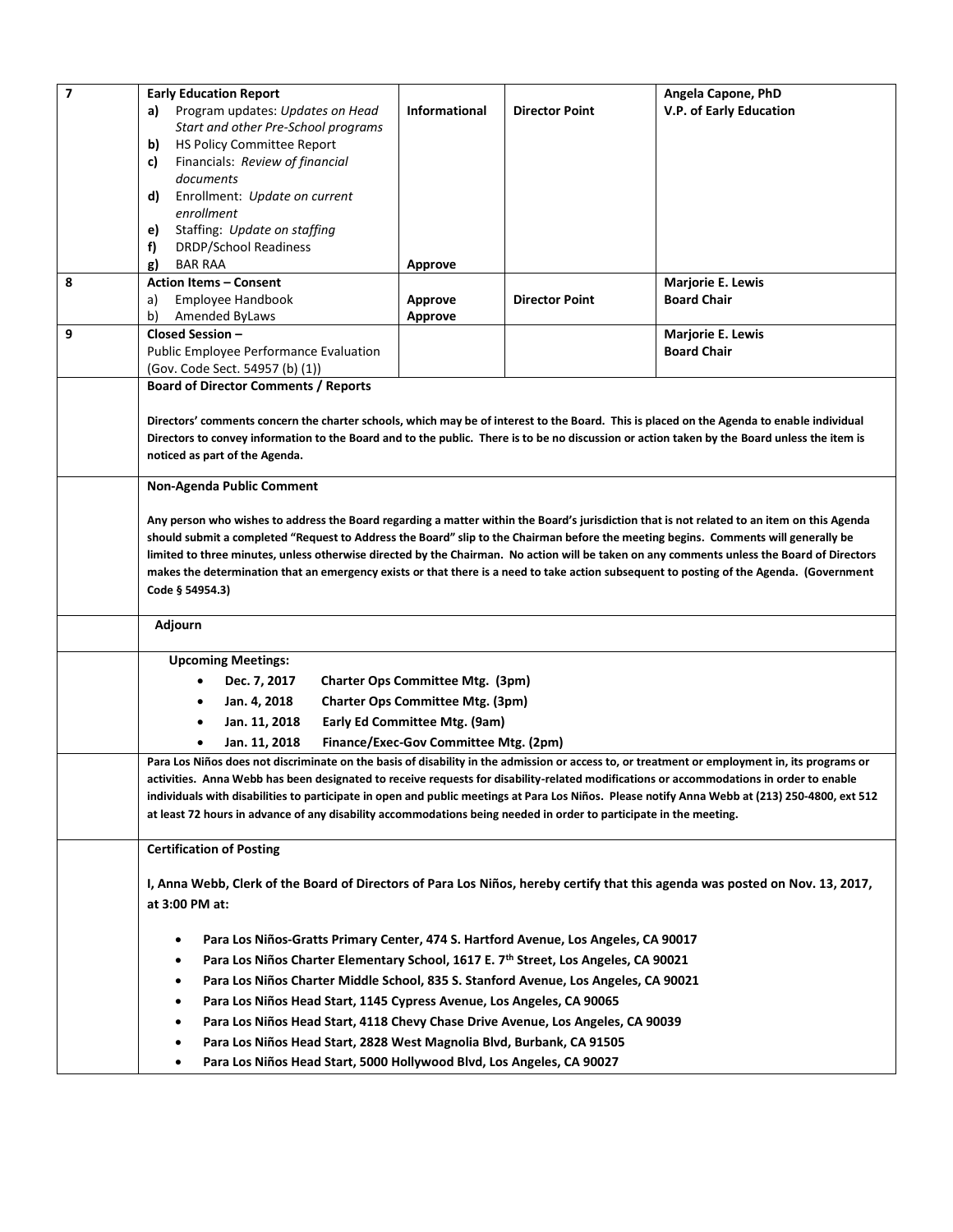## **Para Los Niños**

Minutes, Board of Directors Meeting Sept 14, 2017

## **Board Members**

| Marjorie E. Lewis, Chair  |   | Mark Pan             |                           |
|---------------------------|---|----------------------|---------------------------|
| Cathy Hession, Vice Chair |   | John Wasley          | X                         |
| Ronnie Roy, Secretary     | X | <b>Tom Masenga</b>   | $\boldsymbol{\mathsf{x}}$ |
| Cindy Winebaum            | X | Pedro Marti          | X                         |
| Glenn Sonnenberg          |   | <b>Walter Parkes</b> |                           |
| Andrei Muresianu          | X | Murray McQueen       | X                         |
| <b>Ben Kramer</b>         | X | Susan Edelman        | X                         |
| Jim Gilio                 | X |                      |                           |

## **PLN Staff**

| Drew Furedi, President & CEO      |   | Camille Gonzalez, CFO           | X                         |
|-----------------------------------|---|---------------------------------|---------------------------|
| Angela Capone, V.P. of Early      | X | Andy Herod, V.P. of Student and | $\boldsymbol{\mathsf{x}}$ |
| Education                         |   | <b>Community Services</b>       |                           |
| Deanette Brewer, V.P. of Human    | X | Sarah Figueroa, COO             | X                         |
| Resources                         |   |                                 |                           |
| Anna Webb, Executive Assistant &  | X | Frances Esparza, VP and         | x                         |
| <b>Board Liaison</b>              |   | Superintendent of Schools       |                           |
| Celeste Anlauf, Director of Donor | X |                                 |                           |
| Relations                         |   |                                 |                           |

Meeting called to order at 3:45pm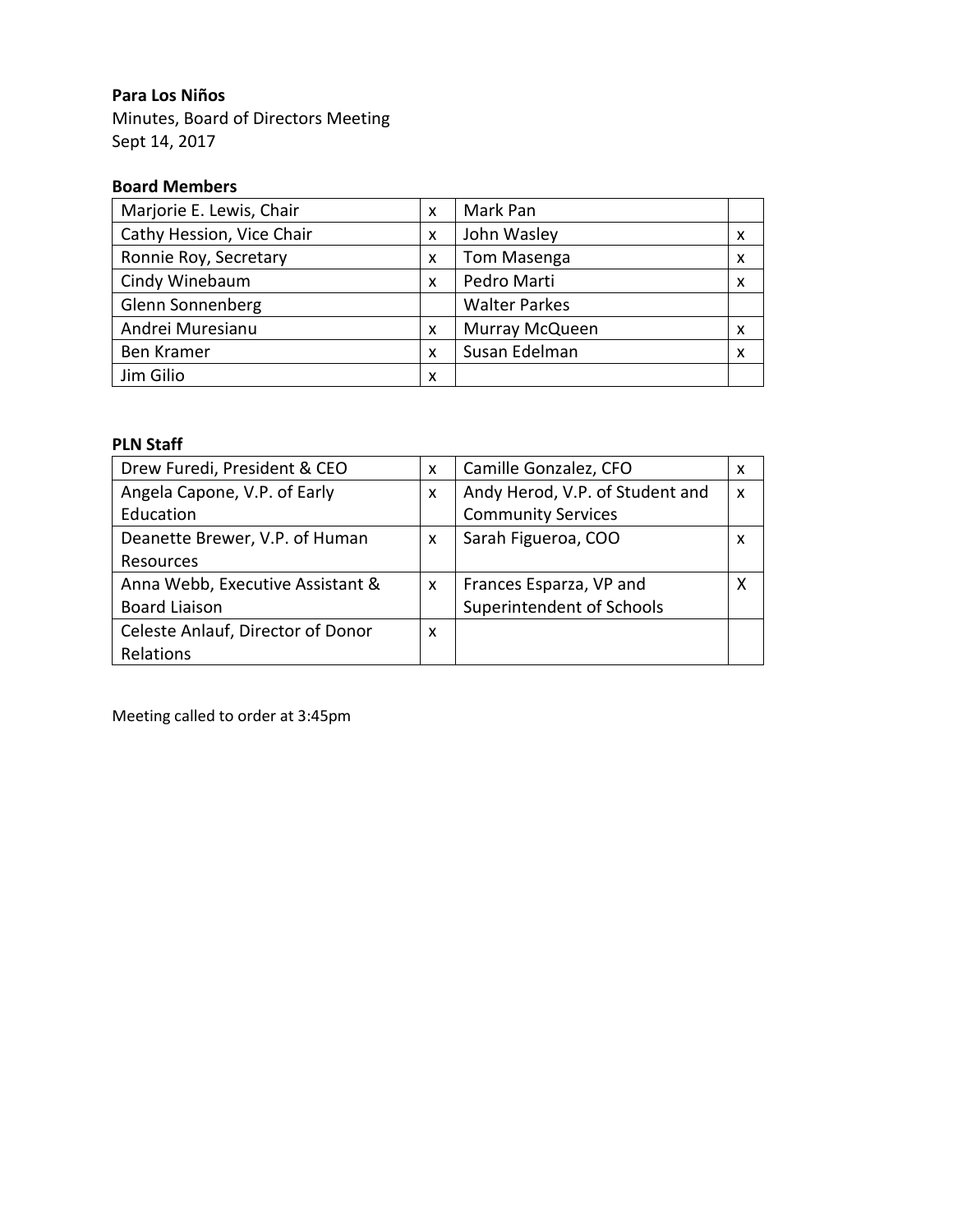**1) Welcome and Call to Order**

- **a)** Agenda Review **Agenda reviewed and approved – Cathy Hession moved to amend agenda item order, remove item 9 (c). Ronnie Roy seconded and this was unanimously approved. There were no dissenting votes or abstentions.**
- b) Minutes July 27, 2017 **Cathy Hession requested a motion to approve the minutes. Susan Edelman seconded and unanimously approved. There were no dissenting votes or abstentions.**
- **2) Chair's Report – Discussed the different committees and workgroups. Assigning and reassigning Board of Director Members.**

**Sanctuary policies are being adopted throughout the nation in schools. Researched what schools are adopting their own policies. PLN has circulated a policy. We are not collaborating with ICE, unless there is a court order. We are preparing in the event PLN students and/or families are effected. No volunteering compliance when it comes to student records.** 

**\*ACLU response – advised PLN to discuss with PLN's counsel, policy does not single out only Federal authority.** 

**Sanctuary School Policy, John Wasley moved to approve, seconded by Cathy Hession and unanimously approved. There were no dissenting votes or abstentions.** 

- b) Review Board Committee and Workgroup Membership
- c) "Schools as Safe Places": *Discussion and approval of proposed sanctuary school policy*
- **3) CEO's Report – Reviewed and discussed the following:**
- e) Strategic Plan Process: *Review of status and timeline for strategy work.*
- f) Development Plan: *Discussion of development progress and plan for 17/18*
- g) Events: *Overview of yearly event calendar*
- **h)** PLN Annual Report: *Update on annual report development*
- **4) COO's Report – Discussed the space renovations made for the Office of the CEO, Development & Communications, Administration. Best Start Metro LA moved to a new location. YWS expanded and moved to space at PLN's Loma sight. Actively looking for space to move staff at a newly located sight located on Washington & San Pedro.**  a) Facilities Update: *Discussion of current facilities projects*
- 
- **5) CFO's Report – Financials have been presented to auditors. Fiscal policies are on DirectorPoint, 100+ page document to review on Director Point. Ronnie Roy moved to approve, Murray McQueen seconded and unanimously approved. There were no dissenting votes or abstentions.**
- a) 2016-17 Year End Financials (unaudited): *Review*
- **b)** Fiscal Policies: *Review and Approval of PLN Fiscal Policies*
- **6) Charter Schools Report – Welcome Frances Esparza, PLN's VP and Superintendent of Charter Schools. Frances spoke of teachers participating in Professional Development trainings days before the first day of school. CMS is currently going through a Charter Renewal. Reviewed Improvement Strategies for our students at CES and CMS.**
- d) 2016-17 Unaudited Financial Actuals Report (UAR): *Review of financial report*
- e) School Opening: *Update on activities related to school year start*
- **f)** CMS Charter Renewal Petition Update: *Status report on petition submission*
- g) 2016/2017 State Testing Results: *Discussion of results from 16/17 state assessments*
- **7) Early Education Report – Items discussed and reviewed for approval. Cathy Hession moved to approved items f though j, John Wasley seconded and unanimously approved. There were no dissenting votes or abstentions.**
- a) Financials: *Review of financial documents*
- b) New Head Start Performance Standards (HSPPS) *Discussion of standards*
- c) Enrollment: *Update on current enrollment*
- d) Staffing: *Update on staffing*
- e) Program Data: *Information and data on program implementation*
- f) BAR RAA Early Head Start
- g) BAR RAA Ancillary Services Keck
- h) BAR RAA Darkening Classroom #54 Caruso
- i) BAR RAA Facility Repairs, Caruso and Magnolia
- j) Policies & Procedures*: Review and approval of program policies and procedures* 
	- Care and Supervision
	- Compliance and Oversight for Quality Outcomes
	- Data Management Accounting and Reporting Policies
	- Governing Body Roles and Responsibilities
	- PC By-Laws
	- Personnel Policies (done 6.23.17)
	- Shared Decision Making
	- Suspension and Expulsion Prevention Procedures
	- Internal Dispute and Impasse Procedures